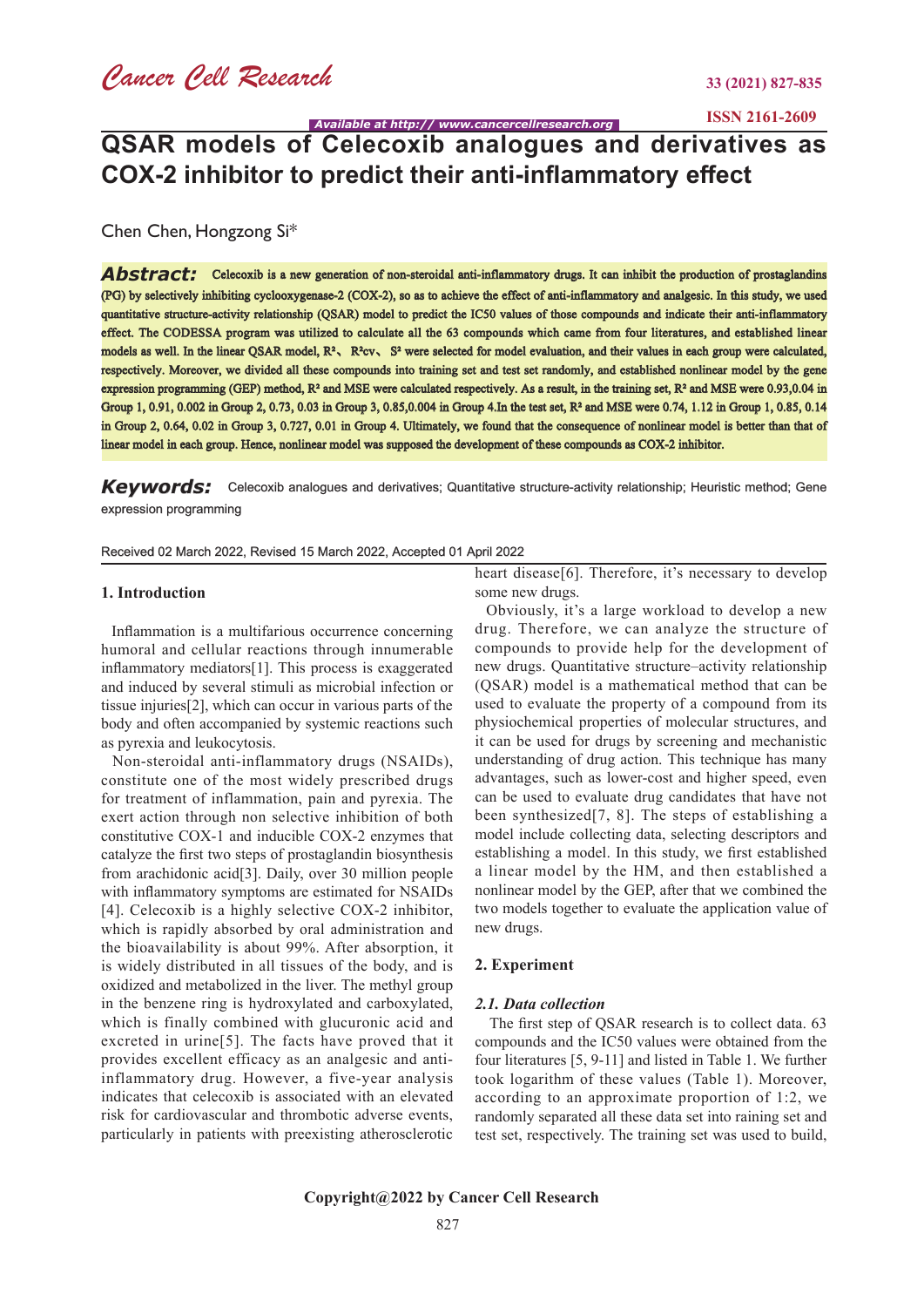## *Cancer Cell Research* **ISSN 2161-2609**



**Figure 1. Influence of the number of descriptors on the R²**、**R²cv and S² in groups 1-4**

train and optimize the model, while the test set was used to evaluate the predictive ability of the model.

\*The compounds of test set

### *2.2. Calculation of the descriptors*

Descriptors are the mathematical representation of a molecule, which can be contained different sources of chemical information transformed and coded to deal with chemical, biological and pharmacological problems[12]. In this study, we drew all the 63 chemical structures in the Chemdraw software, and then these molecular structures were imported into the Hyperchem software for optimization. In order to achieve the lowest energy steady state of each compound, semi-empirical AM1 or PM3 methods were used for precise optimization. After that, we got the .ARC, .END and .MNO files of each structure by employing MOPAC6.0 program. Ultimately, the exported files were submitted to the software CODESSA so as to set up an equation which was helpful to do the subsequent prediction

## *2.3. The linear model building by heuristic method*

In order to enable descriptors to better reflect the re-

lationship between chemical structure and biological activity, it is necessary to select descriptors to reduce the unrepresentative descriptors to increase the accuracy of the results. The HM implemented in CODESSA soft ware is used to calculate molecular descriptors and build linear models. The criteria for model evaluation are regression coefficient  $(R<sup>2</sup>)$ , cross-validation regression coefficients ( $R<sup>2</sup>$ cv), standard deviation ( $S<sup>2</sup>$ ) and the F-test value, the t-test value. Due to different research methods

## *2.4. The nonlinear model building by gene expression programming*

of each literature, we selected the descriptors of these compounds which from different literatures respectively.

 Gene expression programming (GEP) is a method to develop computer programs and mathematical equations based on evolutionary algorithms. GEP encodes complicated expressions as linear strings of fixed length, which are called genomes or chromosomes, and can be converted to nonlinear solutions expressed as Expression Trees (ETs) with different sizes and shapes[13]. In the meantime, regression coefficient  $(R<sup>2</sup>)$  and mean-square error (MSE) were used as a criterion for evaluating models. After plenty of operations, the algorithm can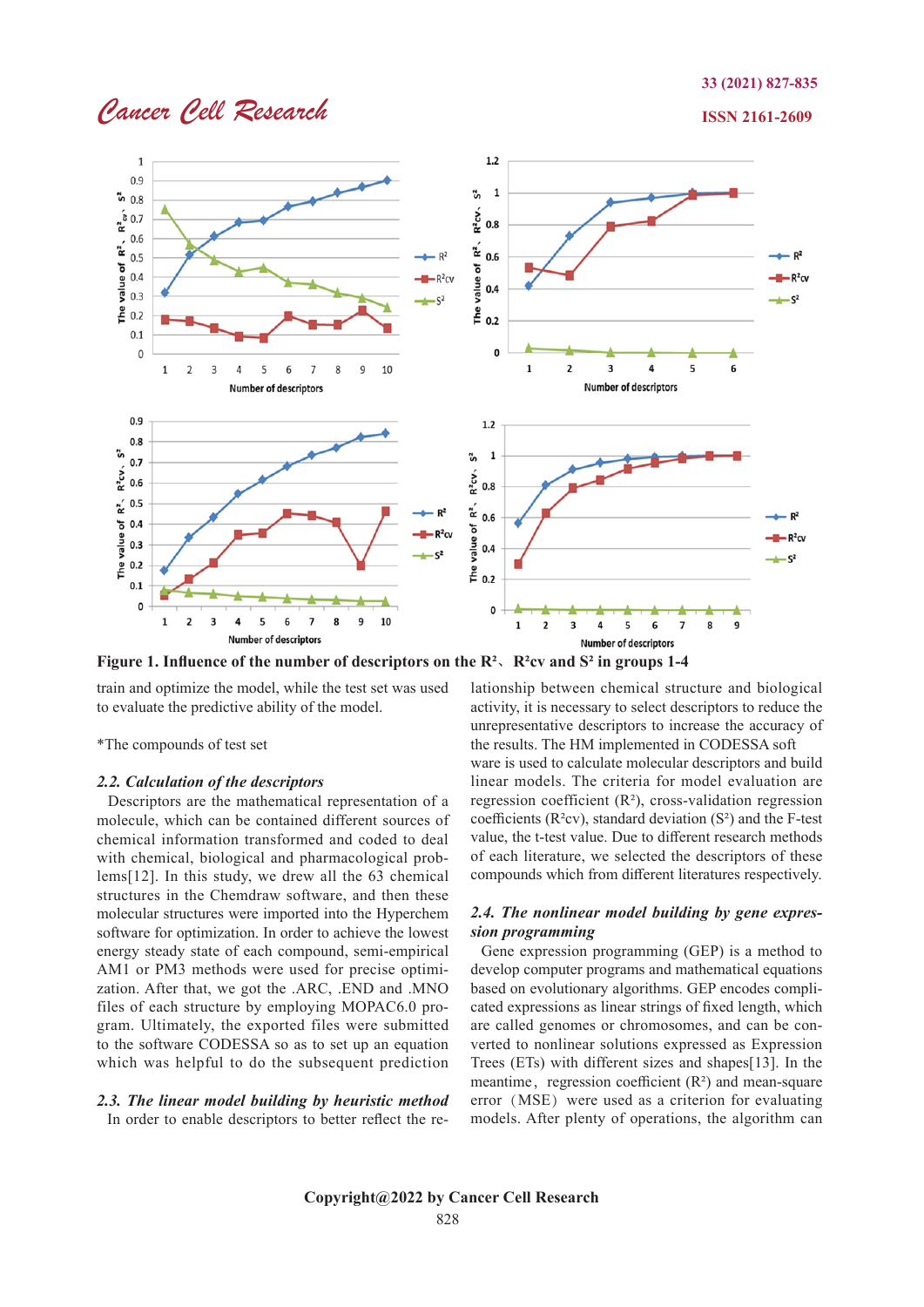# *Cancer Cell Research*

**Table 1 The log(IC50) values of compounds**

## **ISSN 2161-2609**

| Group                   | infrastructure | $\overline{\text{No.}}$ | $\overline{R1}$           | $\overline{R2}$         | $\overline{\mathbf{R3}}$ | $\overline{R4}$                                                    | log(IC50) |
|-------------------------|----------------|-------------------------|---------------------------|-------------------------|--------------------------|--------------------------------------------------------------------|-----------|
|                         |                | $\overline{1a^*}$       | $-CH3$                    | $\overline{N}$          | $\overline{\mathsf{C}}$  |                                                                    | 0.987     |
|                         |                | 1 <sub>b</sub>          | $-CH3$                    | $\overline{\mathsf{N}}$ | $\overline{\textsf{N}}$  |                                                                    | $-1.213$  |
|                         |                | 1c                      | $-CH3$                    | $\overline{O}$          | $\overline{C}$           |                                                                    | $-1.239$  |
|                         |                | $1d*$                   | $-CH3$                    | $\overline{O}$          | $\overline{N}$           |                                                                    | $-1.304$  |
|                         |                | 1e                      | $-CH3$                    | $\overline{\mathsf{S}}$ | $\overline{\mathsf{C}}$  |                                                                    | $-0.185$  |
|                         |                | $1f^*$                  | $-CH3$                    | $\overline{\mathsf{S}}$ | $\overline{\mathsf{N}}$  |                                                                    | $-1.216$  |
|                         |                | $\overline{1g}$         | $-CF3$                    | $\overline{N}$          | $\overline{\mathsf{C}}$  |                                                                    | $-0.257$  |
| $\mathbf{1}$            |                | $\overline{1h}$         | $-CF3$                    | $\overline{N}$          | $\overline{N}$           |                                                                    | 1.310     |
|                         |                | $1i^*$                  | $-CF3$                    | $\overline{o}$          | $\overline{\mathsf{C}}$  |                                                                    | 1.276     |
|                         |                | 1j                      | $-CF3$                    | $\overline{o}$          | $\overline{N}$           |                                                                    | $-0.104$  |
|                         |                | $\overline{1k}$         | $-CF3$                    | $\overline{\mathsf{S}}$ | $\overline{\mathsf{C}}$  |                                                                    | $-0.907$  |
|                         |                | $1$ <sup>*</sup>        | $-CF3$                    | $\overline{\mathsf{S}}$ | $\overline{\mathsf{N}}$  |                                                                    | 1.101     |
|                         |                | 1 <sub>m</sub>          | $-CCl3$                   | $\overline{N}$          | $\overline{\mathsf{C}}$  |                                                                    | $-1.082$  |
|                         |                | $\overline{1n}$         | $-CCl3$                   | $\overline{N}$          | $\overline{N}$           |                                                                    | $-1.164$  |
|                         |                | $\overline{10}$         | $-CCl3$                   | $\overline{O}$          | $\overline{\mathsf{C}}$  |                                                                    | $-1.136$  |
|                         |                | $1p^*$                  | $-CCl3$                   | $\overline{O}$          | $\overline{N}$           |                                                                    | 1.004     |
|                         |                | 1q                      | $-CCl3$                   | $\overline{\mathsf{S}}$ | $\overline{\mathsf{C}}$  |                                                                    | $-1.103$  |
|                         |                | $\overline{1r}$         | $-CCl3$                   | $\overline{\mathsf{S}}$ | $\overline{N}$           |                                                                    | $-1.063$  |
|                         | $\frac{0}{1}$  | 2a                      | $\overline{OCH_3}$        | H                       | H                        |                                                                    | $-0.276$  |
|                         |                | $2b*$                   | $\overline{H}$            | OCH <sub>3</sub>        | $\overline{H}$           |                                                                    | 0.131     |
|                         |                | $\overline{2c}$         | $\overline{H}$            | OCH <sub>3</sub>        | OCH <sub>3</sub>         |                                                                    | $-0.164$  |
| $\overline{\mathbf{2}}$ |                | 3a                      | $\overline{O}$            | $\mathsf H$             | $\overline{H}$           | SO <sub>2</sub> CH <sub>3</sub>                                    | $-0.090$  |
|                         |                | $3b*$                   | $\boldsymbol{\mathsf{H}}$ | OCH <sub>3</sub>        | $\overline{H}$           | SO <sub>2</sub> CH <sub>3</sub>                                    | $-0.462$  |
|                         |                | $\overline{3c}$         | $\overline{H}$            | OCH <sub>3</sub>        | OCH <sub>3</sub>         | SO <sub>2</sub> CH <sub>3</sub><br>SO <sub>2</sub> NH <sub>2</sub> | $-0.297$  |
|                         |                | 3d                      | OCH <sub>3</sub>          | H                       | H                        |                                                                    | $-0.507$  |
|                         |                | $3e*$                   | $\boldsymbol{\mathsf{H}}$ | OCH <sub>3</sub>        | $\overline{H}$           | SO <sub>2</sub> NH <sub>2</sub>                                    | $-0.375$  |
|                         |                | $\overline{3f}$         | $\overline{H}$            | OCH <sub>3</sub>        | OCH <sub>3</sub>         | SO <sub>2</sub> NH <sub>2</sub>                                    | $-0.057$  |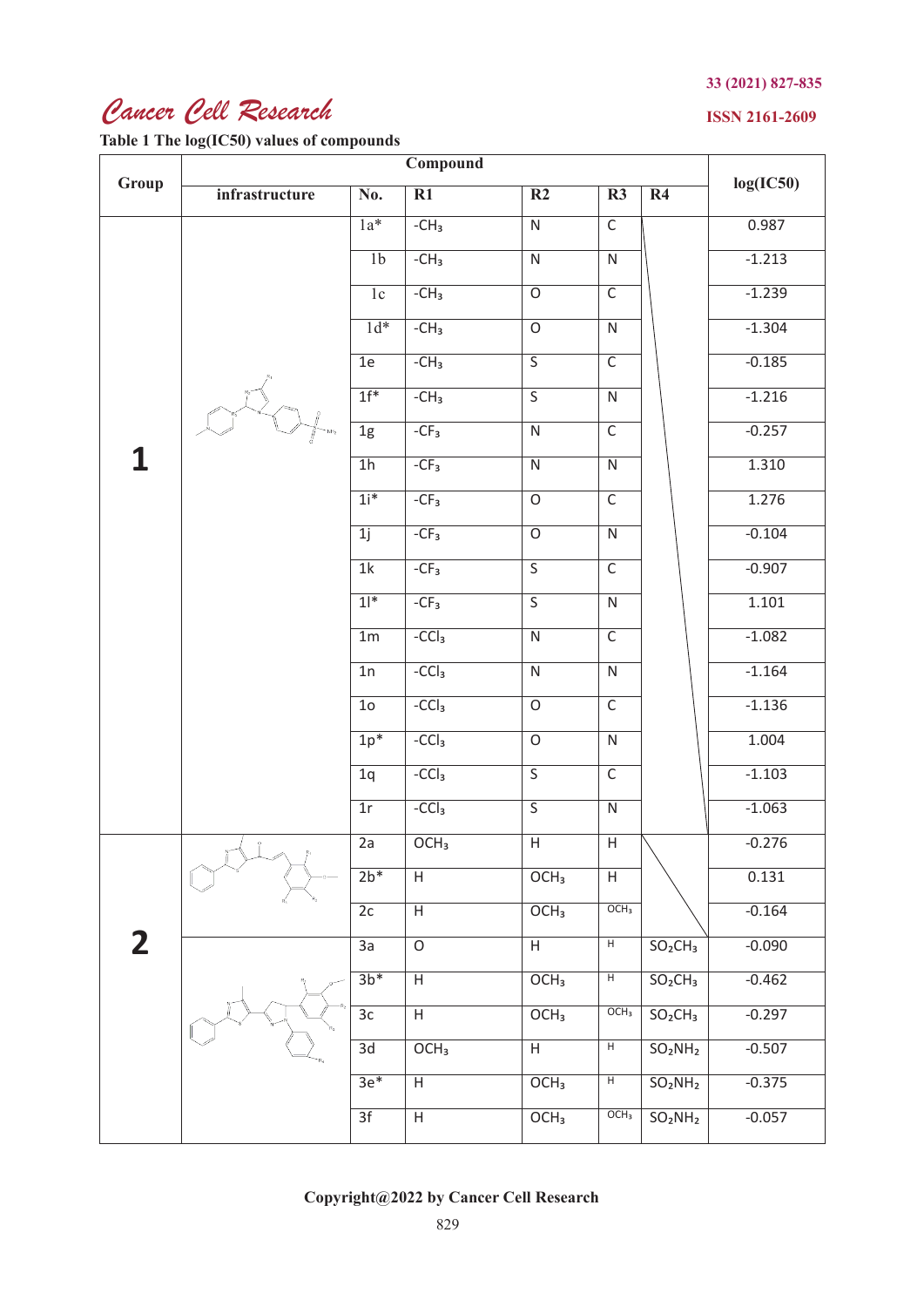# *Cancer Cell Research* **ISSN 2161-2609**

|   |       | $4a*$            | NO <sub>2</sub>                   | $C_6H_5$            | $-0.580$ |
|---|-------|------------------|-----------------------------------|---------------------|----------|
|   |       | 4 <sub>b</sub>   | NO <sub>2</sub>                   | $4 - CH_3 - C_6H_4$ | $-0.462$ |
|   |       | 4c               | NO <sub>2</sub>                   | $4-CI-C6H4$         | $-0.863$ |
|   |       | 4d               | NO <sub>2</sub>                   | $4-F-C_6H_4$        | $-0.663$ |
|   |       | $4e$ *           | NO <sub>2</sub>                   | $2 - C_4H_3O$       | $-0.079$ |
|   | $R_2$ | 4f               | NO <sub>2</sub>                   | $2-C_4H_3S$         | 0.060    |
|   | 'N.   | 4g               | $CH2CH(CH3)2$                     | $C_6H_5$            | $-0.531$ |
| 3 | $R_1$ | $4h*$            | $CH2CH(CH3)2$                     | $4 - CH_3 - C_6H_4$ | $-0.431$ |
|   |       | 4i               | $CH2CH(CH3)2$                     | $4-CI-C6H4$         | $-0.708$ |
|   |       | 4j               | $CH2CH(CH3)2$                     | $4-F-C_6H_4$        | 0.032    |
|   |       | 4k               | $CH2CH(CH3)2$                     | $2 - C_4H_3O$       | $-0.045$ |
|   |       | $4$ <sup>*</sup> | $CH2CH(CH3)2$                     | $2 - C_4H_3S$       | $-0.568$ |
|   |       | 4m               | $NHSO_2CH_3$                      | $C_6H_5$            | $-0.204$ |
|   |       | 4n               | NHSO <sub>2</sub> CH <sub>3</sub> | $4 - CH_3 - C_6H_4$ | $-0.114$ |
|   |       | 4 <sub>o</sub>   | NHSO <sub>2</sub> CH <sub>3</sub> | $4-CI-C6H4$         | $-0.531$ |
|   |       | $4p*$            | NHSO <sub>2</sub> CH <sub>3</sub> | $4-F-C_6H_4$        | $-0.398$ |
|   |       | 4q               | NHSO <sub>2</sub> CH <sub>3</sub> | $2 - C_4H_3O$       | $-0.462$ |
|   |       | 4r               | $NHSO_2CH_3$                      | $2 - C_4H_3S$       | $-1.009$ |
|   |       | 6a               | NHSO <sub>2</sub> CH <sub>3</sub> | $C_6H_5$            | $-0.114$ |
|   |       | $6b*$            | NHSO <sub>2</sub> CH <sub>3</sub> | $4 - CH_3 - C_6H_4$ | $-0.875$ |
|   |       | 6c               | NHSO <sub>2</sub> CH <sub>3</sub> | $4-CI-C6H4$         | $-0.380$ |
|   |       | $6d*$            | NHSO <sub>2</sub> CH <sub>3</sub> | $4-F-C_6H_4$        | $-0.591$ |
|   |       | 6e               | NHSO <sub>2</sub> CH <sub>3</sub> |                     | $-0.544$ |
|   |       |                  |                                   |                     |          |
|   |       | 6f               | NHSO <sub>2</sub> CH <sub>3</sub> |                     | $-0.892$ |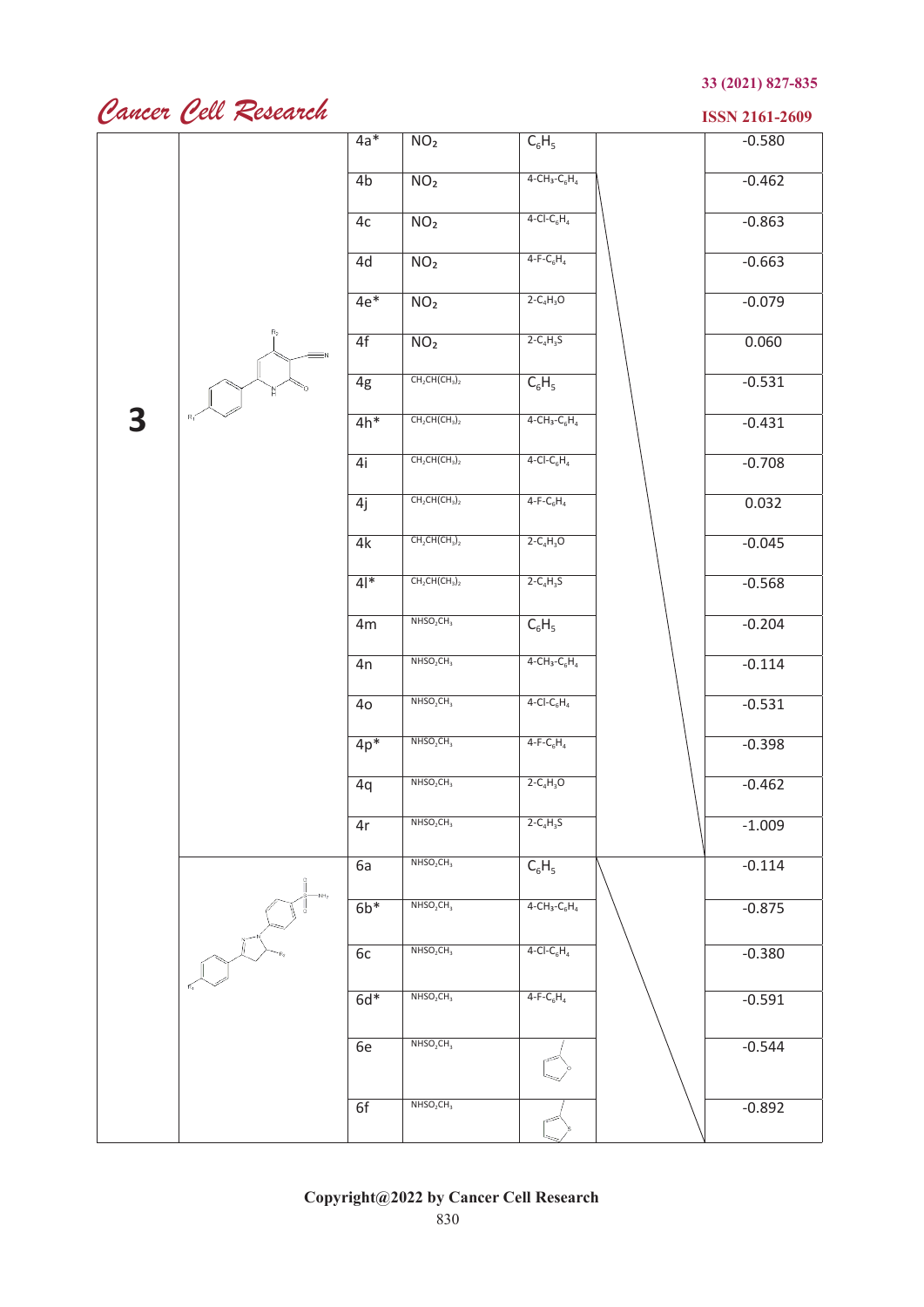# *Cancer Cell Research*

**ISSN 2161-2609**

|   |    | 16a             | $\overline{H}$  | $\overline{H}$ | $-0.274$ |
|---|----|-----------------|-----------------|----------------|----------|
|   |    |                 |                 |                |          |
|   | ôн | 16 <sub>b</sub> | $\overline{H}$  | $SO_2NH_2$     | 0.260    |
|   |    |                 |                 |                |          |
|   |    | $16c*$          | $\overline{H}$  | $SO_2CH_3$     | 0.032    |
| 4 |    |                 |                 |                |          |
|   |    | 16d             | CH <sub>3</sub> | $\overline{H}$ | $-0.045$ |
|   |    | 16e             |                 |                | 0.215    |
|   |    |                 | CH <sub>3</sub> | $SO_2NH_2$     |          |
|   |    | $16f*$          | CH <sub>3</sub> | $SO_2CH_3$     | 0.009    |
|   |    |                 |                 |                |          |
|   |    | 19a             | $\overline{H}$  | $\overline{H}$ | 0.056    |
|   |    |                 |                 |                |          |
|   |    | 19 <sub>b</sub> | $\overline{H}$  | $SO_2NH_2$     | 0.041    |
|   |    |                 |                 |                |          |
|   |    | $19c*$          | $\overline{H}$  | $SO_2CH_3$     | 0.237    |
|   |    |                 |                 |                |          |
|   |    | 19d             | CH <sub>3</sub> | $\overline{H}$ | 0.092    |
|   |    |                 |                 |                |          |
|   |    | 19e             | CH <sub>3</sub> | $SO_2NH_2$     | 0.051    |
|   |    |                 |                 |                |          |
|   |    |                 |                 |                |          |
|   |    | $19f*$          | CH <sub>3</sub> | $SO_2CH_3$     | 0.208    |

## **Table2. Selected descriptors and statistical parameters of group 1-4**

|        | <b>Descriptors</b> | <b>Physical-Chemical meaning</b>    | Coefficient   | DX           | t-test    |
|--------|--------------------|-------------------------------------|---------------|--------------|-----------|
| Group1 | Constant           | Intercept                           | $-9.3301e+00$ | $2.0520e+00$ | $-4.5468$ |
|        | $WNSA-3(x1)$       | WNSA-3 Weighted PNSA                | $-1.2832e-01$ | 3.2101e-02   | $-3.9973$ |
|        |                    | (PNSA3*TMSA/1000) [Quantum-         |               |              |           |
|        |                    | Chemical PC1                        |               |              |           |
|        | MBOCA(x2)          | Min bond order of a C atom          | $3.8962e+00$  | $1.2975e+00$ | 3.0029    |
|        | MEROA(x3)          | Max electroph. react. index for a O | $2.7498e+03$  | $1.4742e+03$ | 1.8654    |
|        |                    | atom                                |               |              |           |
| Group2 | Constant           | Intercept                           | $-2.9913e-01$ | 6.3502e-02   | $-4.7106$ |
|        | MNROA(x1)          | Min nucleoph. react. index for a O  | $2.2097e+03$  | $9.8633e+02$ | 2.2403    |
|        |                    | atom                                |               |              |           |
| Group3 | Constant           | Intercept                           | $-2.4639e+01$ | $6.6693e+00$ | $-3.6944$ |
|        | HDCA(x1)           | HDCA H-donors charged surface area  | 7.7194e-02    | 1.7643e-02   | 4.3753    |
|        |                    | [Ouantum-Chemical PC]               |               |              |           |
|        | MCICNB(x2)         | Min coulombic interaction for a C-N | $-1.2754e-01$ | 4.8080e-02   | $-2.6527$ |
|        |                    | bond                                |               |              |           |
|        | MBCMO(x3)          | Max bonding contribution of a MO    | $6.9899e+00$  | $2.0191e+00$ | 3.4618    |
|        | MEECHB(x4)         | Max exchange energy for a C-H bond  | $1.7964e+00$  | 6.1205e-01   | 2.9350    |
|        | RNCS(x5)           | RNCS Relative negative charged SA   | 3.4245e-02    | 1.6444e-02   | 2.0825    |
|        |                    | (SAMNEG*RNCG) [Zefirov's PC]        |               |              |           |
| Group4 | Constant           | Intercept                           | $3.5850e+01$  | $6.7157e+00$ | 5.3382    |
|        | MRECSB(x1)         | Min resonance energy for a C-S bond | $-3.6695e+00$ | 6.8033e-01   | $-5.3937$ |
|        | HAHDCA(x2)         | HA dependent HDCA-2/                | $6.1327e+00$  | $1.2275e+00$ | 4.9960    |
|        |                    | SQRT(TMSA) [Quantum-Chemical        |               |              |           |
|        |                    | PC]                                 |               |              |           |
|        |                    |                                     |               |              |           |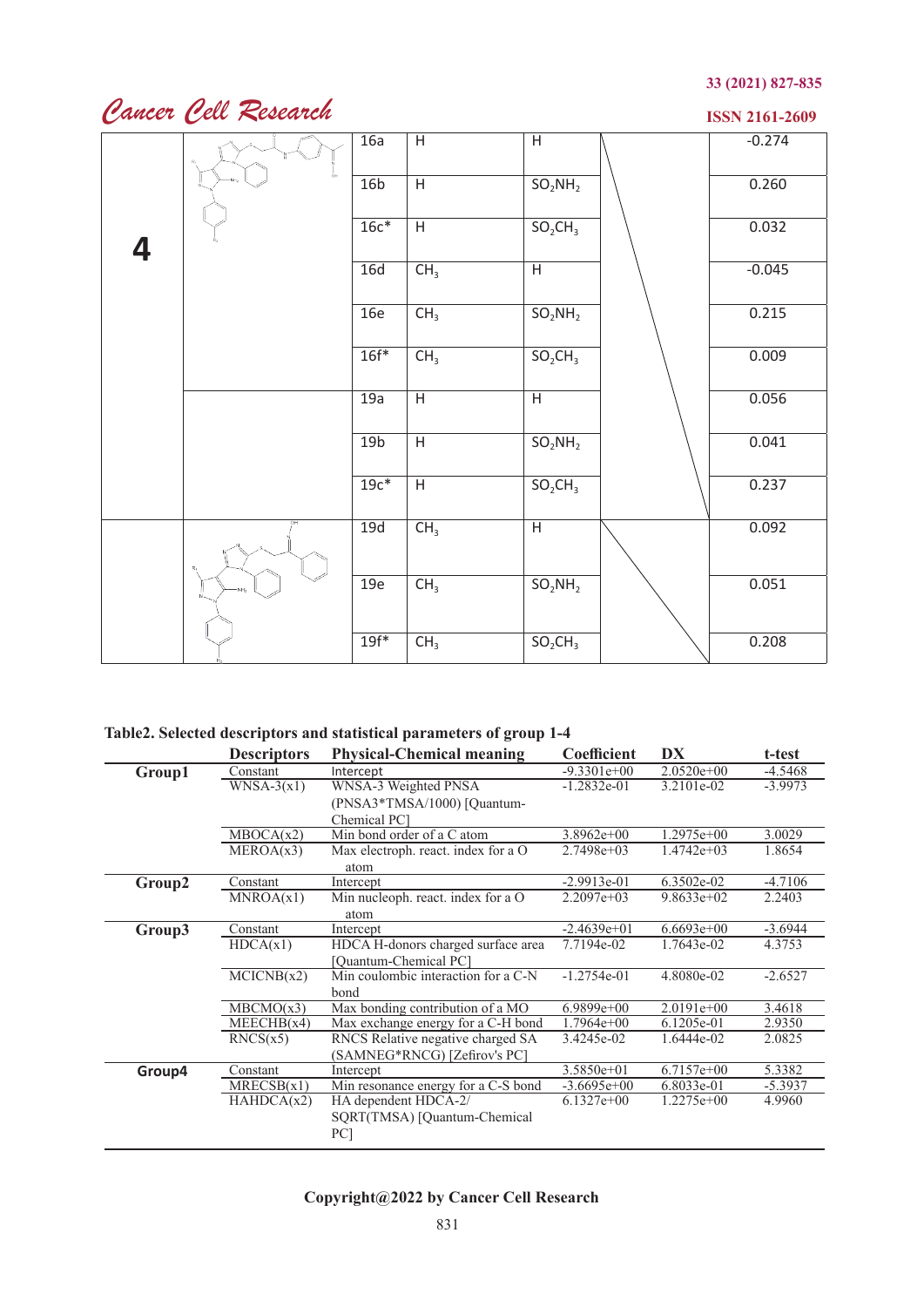## *Cancer Cell Research* **ISSN 2161-2609**

## **Table 3. The correlation coefficients R²**、**R²cv**、**S²**  $R^2$  **R**<sup>2</sup>cv **S**<sup>2</sup> **Group 1** 0.6115 0.1349 0.4889 **Group 2** 0.4176 0.5325 0.0285 **Group 3** 0.6152 0.3577 0.0456 **Group 4** 0.8087 0.6268 0.0051

find an optimal solution.

## **3. Results**

#### *3.1 Results of HM*

 By calculating, more than 500 descriptors in total of these compounds were obtained in the project CODESSA. In order to find the best linear model, we need choose the appropriate number of descriptors to describe the activity of log(IC50) value of these compounds.HM was used to process these structural

Group 2: Log (IC50)=-0.299+2209.7MNROA

Group 3:Log (IC50)=-24.639+0.077HDCA-0.128MCICNB+6.99MBCMO+1.796MEECHB+0.034 RNCS

Group 4 : Log (IC50)=35.85- 3.67MRECSB+6.133HAHDCA

 As can be seen from Table 3, the consequence of group 4 is relatively more ideal where R2=0.8087,  $R^2$ cv=0.6268 and S<sup>2</sup>=0.0051. For the rest, the correlation coefficients calculated by HM method are not satisfactory for all these compounds of different origins.

**Table 4.The number of compounds in each training set and test set and the value of R2, MSE and the mathematical formula of log(IC50)**

|       | training set  |                |            | test set      |                |            | mathematical formula                                          |
|-------|---------------|----------------|------------|---------------|----------------|------------|---------------------------------------------------------------|
|       | <b>Number</b> | R <sub>2</sub> | <b>MSE</b> | <b>Number</b> | R <sub>2</sub> | <b>MSE</b> |                                                               |
| Group | 12            | 0.932          | 0.038      | 6             | 0.735          | 1.119      | $Log(IC50)=sqrt(x2)+cos(x1+(cos(x1-x2))$                      |
|       |               |                |            |               |                |            | $cos 1$ ) + $(cos (1/x3))$ * $x2$ + $x3$ + $cos$              |
|       |               |                |            |               |                |            | $((\cos(\sqrt{2})) + x^2 * x^1 + \sqrt{2}(\cos(\sqrt{x}^2)))$ |
| Group | 6             | 0.914          | 0.002      | ς             | 0.851          | 0.140      | $Log(IC50)=lg(cos(cos((cos(cos 1))$                           |
|       |               |                |            |               |                |            | $x(1))$ + lg(cos(cos(lg2x1+lg(cos(cos((2lgx1)/                |
|       |               |                |            |               |                |            | $x1))$ + 2x 1 * 1gx 1 - 3x 1                                  |
| Group | 17            | 0.729          | 0.034      |               | 0.642          | 0.023      | $Log(IC50)=(sin(((x5+x2)/sin(x3))+x5))/$                      |
|       |               |                |            |               |                |            | $x4)+(sin((x2*((x4*x3)/log(x5))))/x2)+2x1-$                   |
|       |               |                |            |               |                |            | $2x1/x3+(sin(sin(sin(x4)))-x1)$                               |
| Group | 8             | 0.849          | 0.004      | 4             | 0.727          | 0.007      | $Log(IC50)=x^2+2lg(exp(lg(x2)))+(lg(lg(x1$                    |
|       |               |                |            |               |                |            | )))*(x2-x1)*x1+x2+exp(x2*x1)*(x2*x1)/                         |
|       |               |                |            |               |                |            | $((x1*x1)-2x1)$                                               |

parameters, and constructed linear model with several descriptors respectively. The  $R^2$ ,  $R^2$ cv,  $S^2$ of these models are shown in Figure 1.

 According to this figure, we can see that with the increasing of the number of descriptors, R²and R²cv will increase, while S²will decrease. Obviously, if a new descriptor was added, there was no obvious change in the statistical results, which indicated that the appropriate number of descriptors was reached. Compounds from these four groups, we selected 3, 1, 5 and 2 descriptors by screening as the best linear model (Figure 2). The details of these descriptors are listed in Table 2. And the correlation coefficients  $R^2$ ,  $R^2$ cv,  $S^2$ in the heuristic method are list in Table 3.

 From Table 2, we can get the four mathematical formulas which are able to demonstrate the linear model built by these descriptors. They are follows:

Group 1: Log (IC50)=-9.330-0.128WNSA+3.896M BOCA+2749.8MEROA

## *3.2. Results of GEP*

 In order to receive a more accurate model, we put all the datasets into the program automatic problem solver (APS) with the selected descriptors to establish a nonlinear model. Table 4 displayed the number of compounds in each training set and test set and the mathematical formula of log(IC50) of the model. Moreover, Table 8 showed the parameters for the simple symbolic regression problem.

x1-x5:The descriptors in the Table 2.From Table 4, it can be seen that R²is relatively high and MSE is relatively low in both the training set and the test set.

## **4. Discussion**

 By establishing the QSAR model, we can carry out in-depth analysis. In the linear models, R², R²cv and S2 were used as criterion to evaluate the model. In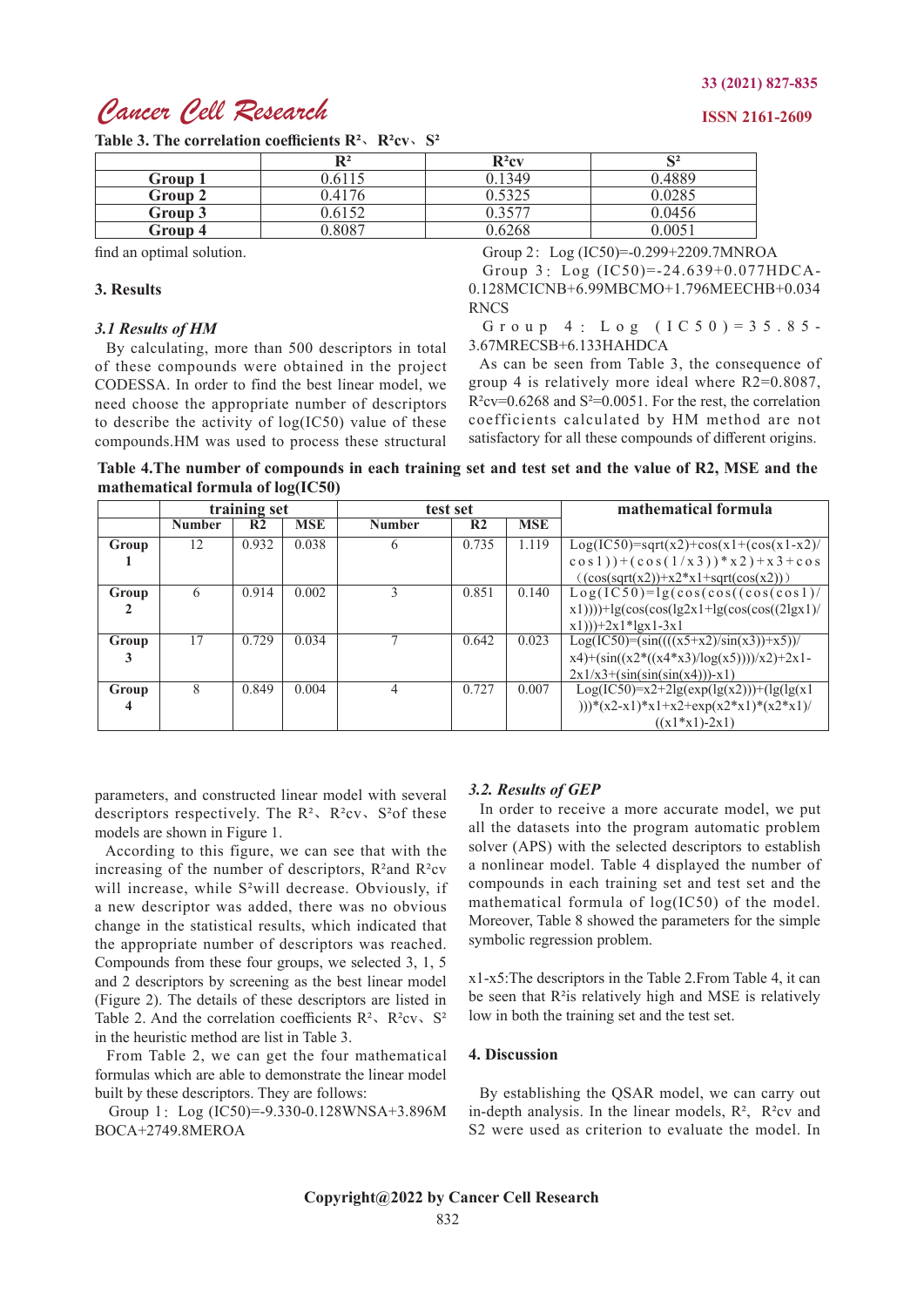## *Cancer Cell Research*

#### **ISSN 2161-2609**

**Table 5.The parameter setting for GEP**

| Parameter               | <b>Values</b>                                                                                       |                                                                                                                                                                                                                                                                                                                                                                                                                            |                                        |                                                   |  |  |
|-------------------------|-----------------------------------------------------------------------------------------------------|----------------------------------------------------------------------------------------------------------------------------------------------------------------------------------------------------------------------------------------------------------------------------------------------------------------------------------------------------------------------------------------------------------------------------|----------------------------------------|---------------------------------------------------|--|--|
| names                   | Group 1                                                                                             | Group 2                                                                                                                                                                                                                                                                                                                                                                                                                    | Group 3                                | Group 4                                           |  |  |
| Number of               | $\overline{50}$                                                                                     | $\overline{50}$                                                                                                                                                                                                                                                                                                                                                                                                            | 100                                    | $\overline{50}$                                   |  |  |
| chromosomes             |                                                                                                     |                                                                                                                                                                                                                                                                                                                                                                                                                            |                                        |                                                   |  |  |
| <b>Function set</b>     | $\overbrace{``+",\overbrace{~~},\overbrace{~~}}\dots,\overbrace{~~},\overbrace{~~},\overbrace{~~}}$ | $\frac{1}{(1+\frac{1}{2}, \frac{1}{2}, \frac{1}{2}, \frac{1}{2}, \frac{1}{2}, \frac{1}{2}, \frac{1}{2}, \frac{1}{2}, \frac{1}{2}, \frac{1}{2}, \frac{1}{2}, \frac{1}{2}, \frac{1}{2}, \frac{1}{2}, \frac{1}{2}, \frac{1}{2}, \frac{1}{2}, \frac{1}{2}, \frac{1}{2}, \frac{1}{2}, \frac{1}{2}, \frac{1}{2}, \frac{1}{2}, \frac{1}{2}, \frac{1}{2}, \frac{1}{2}, \frac{1}{2}, \frac{1}{2}, \frac{1}{2}, \frac{1}{2}, \frac{$ | $\overline{``+", ``-", ``*, ''''}, ''$ | $\overbrace{``+", ``-", ``\ast", ``\ast", ''},''$ |  |  |
|                         | "Sqrt", "Inv", "Cos"                                                                                | "Pow10", "Log", "Cos"                                                                                                                                                                                                                                                                                                                                                                                                      | "Ln", "Sin"                            | "Exp", "Log"                                      |  |  |
| <b>Number of genes</b>  | $rac{5}{8}$                                                                                         | 5                                                                                                                                                                                                                                                                                                                                                                                                                          | 5                                      | $\overline{5}$                                    |  |  |
| <b>Gene head size</b>   |                                                                                                     | $\overline{8}$                                                                                                                                                                                                                                                                                                                                                                                                             | $\overline{8}$                         | $\overline{8}$                                    |  |  |
| <b>Linking function</b> | $\overline{``+"}$                                                                                   | $\overline{``+"}$                                                                                                                                                                                                                                                                                                                                                                                                          | $\overline{``+"}$                      | $\overline{``+"}$                                 |  |  |
| <b>Mutation rate</b>    | 0.044                                                                                               | 0.044                                                                                                                                                                                                                                                                                                                                                                                                                      | 0.044                                  | 0.044                                             |  |  |
|                         |                                                                                                     |                                                                                                                                                                                                                                                                                                                                                                                                                            |                                        |                                                   |  |  |
| 1-Point                 | 0.3                                                                                                 | $\overline{0.3}$                                                                                                                                                                                                                                                                                                                                                                                                           | $\overline{0.3}$                       | $\overline{0.3}$                                  |  |  |
| recombination           |                                                                                                     |                                                                                                                                                                                                                                                                                                                                                                                                                            |                                        |                                                   |  |  |
| rate                    |                                                                                                     |                                                                                                                                                                                                                                                                                                                                                                                                                            |                                        |                                                   |  |  |
| 2-Point                 | $\overline{0.3}$                                                                                    | $\overline{0.3}$                                                                                                                                                                                                                                                                                                                                                                                                           | $\overline{0.3}$                       | $\overline{0.3}$                                  |  |  |
| recombination           |                                                                                                     |                                                                                                                                                                                                                                                                                                                                                                                                                            |                                        |                                                   |  |  |
| rate                    |                                                                                                     |                                                                                                                                                                                                                                                                                                                                                                                                                            |                                        |                                                   |  |  |
| Gene                    | $\overline{0.1}$                                                                                    | $\overline{0.1}$                                                                                                                                                                                                                                                                                                                                                                                                           | $\overline{0.1}$                       | $\overline{0.1}$                                  |  |  |
| recombination           |                                                                                                     |                                                                                                                                                                                                                                                                                                                                                                                                                            |                                        |                                                   |  |  |
| rate                    |                                                                                                     |                                                                                                                                                                                                                                                                                                                                                                                                                            |                                        |                                                   |  |  |
| <b>IS</b> transposition | $\overline{0.1}$                                                                                    | $\overline{0.1}$                                                                                                                                                                                                                                                                                                                                                                                                           | 0.1                                    | $\overline{0.1}$                                  |  |  |
| rate                    |                                                                                                     |                                                                                                                                                                                                                                                                                                                                                                                                                            |                                        |                                                   |  |  |
| RIS                     | $\overline{0.1}$                                                                                    | $\overline{0.1}$                                                                                                                                                                                                                                                                                                                                                                                                           | 0.1                                    | $\overline{0.1}$                                  |  |  |
| transposition           |                                                                                                     |                                                                                                                                                                                                                                                                                                                                                                                                                            |                                        |                                                   |  |  |
| rate                    |                                                                                                     |                                                                                                                                                                                                                                                                                                                                                                                                                            |                                        |                                                   |  |  |
| Gene                    | $\overline{0.1}$                                                                                    | $\overline{0.1}$                                                                                                                                                                                                                                                                                                                                                                                                           | $\overline{0.1}$                       | $\overline{0.1}$                                  |  |  |
| transposition           |                                                                                                     |                                                                                                                                                                                                                                                                                                                                                                                                                            |                                        |                                                   |  |  |
| rate                    |                                                                                                     |                                                                                                                                                                                                                                                                                                                                                                                                                            |                                        |                                                   |  |  |
| <b>Selection range</b>  | 100                                                                                                 | 100                                                                                                                                                                                                                                                                                                                                                                                                                        | 100                                    | 100                                               |  |  |
| <b>Precision</b>        | 0.01                                                                                                | 0.01                                                                                                                                                                                                                                                                                                                                                                                                                       | 0.01                                   | 0.01                                              |  |  |

general, the larger  $R^2$  and  $R^2$ cv is, the smaller S2 is, and the better the fitting degree of the model is [14]. Obviously, the consequence of the linear models is not satisfactory. Therefore, linear models are not enough to find their correlation and a nonlinear model is needed. In the nonlinear model, we selected R²and MSE as the evaluation criteria of the model. Consequently, the result calculated by GEP method is clearly better, which means the fitting ability of the GEP method is more prominent.

 The half maximal inhibitory concentration (IC50) is a measure of the efficacy of a substance in inhibiting a specific biological or biochemical process. For a drug, IC50 represents the concentration of a drug that is required for 50% inhibition of activity of its targeted enzyme in vitro[15]. Therefore, a lower IC50 value means a higher activity of the derivatives and analogues. Of all the descriptors, the coefficients of WNSA-3, MCICNB and MRECSB are negative, while the other coefficients are positive, which implies that the three descriptors have a positive effect on the activity of the compound, while the others have a negative effect.

 In order to better understand the factors that affect log (IC50), we discussed descriptors more deeply. Based on the absolute values of the coefficients in each equation, these descriptors can be ranked high to low within each group, the result is MEROA> MBOCA>WNSA-3, MNROA, MBCMO> MEECHB> MCICNB> HDCA> RNCS, HAHDCA>MRECSB. And next is a discussion about the effects of these descriptors on the activities of all compounds.

 In Group 1, WNSA-3 is responsible for the representation of polar interactions between molecules which are generally calculated from the contribution related to the atomic partial charge and the molecularaccessible surface area[16]. MBOCA indicated the bond length of C atom would decrease the activity of compounds. MEROA is Max electroph. react. index for a O atom. Maximum electrophilic reactivity index for an O atom measures the stabilization energy when the molecule gains an additional electronic charge. A positive sign of the regression coefficient would imply a stronger electrophile exhibiting higher inhibitory effect[17].

 In Group 2, MNROA is Min nucleoph. react. index for a O atom, which belongs to the charge distribution– related descriptors of the quantum chemical descriptors group, estimates the relative reactivity of the O atoms in the molecule for a given series of compounds, and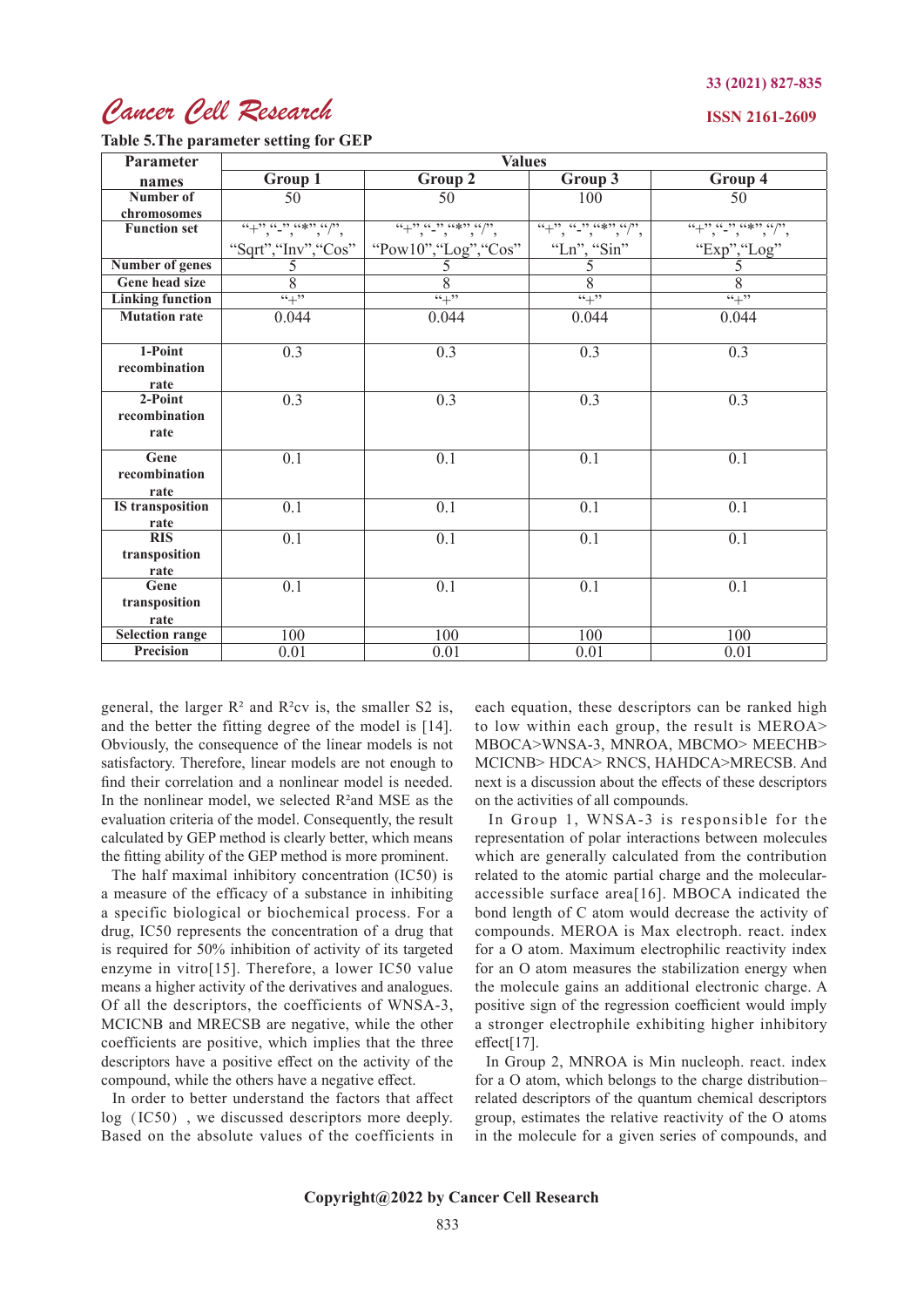## *Cancer Cell Research* **ISSN 2161-2609**

is related to activation of the corresponding chemical reaction[18], while the positive coefficient for this descriptor indicates that may increase the inhibitory activity of the compounds.

 In Group 3, HDCA is H-donor charged surface area which is indicative for hydrogen bonding interactions between fragment and residues[19]. Because the coefficient of HDCA is positively correlated with IC50, this interaction will increase the value of IC50. MCICNB indicated that reducing coulombic interaction for a C-N bond would decrease the activity of compounds in the experiment. MBCMO is Max bonding contribution of a MO. B. Due to the positive correlation of MBCMO to IC50, higher value of this descriptor and a better IC50 value can be obtained. MEECHB is Max exchange energy for a C-H bond. When a suitable stimulus is applied, a compound could perform a bond exchange reaction (BER), when an active unit replaces a unit in an existing bond to form a new bond[20]. Obviously max exchange energy for a C-H bond will increase the value of IC50 of these compounds. RNCS is Relative negative charged SA. It is an electrostatic descriptor and it deals with the features responsible for polar interactions between molecules, which is sensitive to both the size and the charge of the molecule[21] . Thus, this descriptor will also affect the activity of compounds.

 In Group4, MRECSB is Min resonance energy for a C-S bond related to the energy of quantum mechanics[22]. Because MRECSB and IC50 are negatively correlated, as MRECSB increases, IC50 decreases. HAHDCA is the ratio of the sum of solventaccessible surface area of H-bonding acceptor atoms to the total solvent-accessible molecular surface area, which is connected to the hydrogen bonding-acceptor ability of the molecule[23]. Therefore, HAHDCA has an impact on the activity of compounds.

 All of the descriptors indicated that the physical properties of drugs are the key factors for the construction of QSAR models and their prediction.

#### **5. Conclusion**

In summary, two different QSAR models were established for 63 celecoxib analogues and derivatives to predict their biological activities as COX-2 inhibitors. Through the comparison between HM linear analysis and GEP nonlinear analysis, it can be seen that the nonlinear result is obviously better than the linear result, so GEP may have higher efficiency and development potential in data processing capability. In addition, by analyzing all the descriptors, it can be known that higher WNSA-3 and lower MBOCA, MEROA in Group 1, lower MNROA in Group 2, higher MCICNB and lower HDCA, MBCMO, MEECHB, RNCS in Group 3, higher MRECSB and lower HAHDCA in Group 4 are beneficial to the improvement of drug activity. It is hoped that the above model can provide guidance for the future drug design and modification of related new drugs.

### **References**

- [1]Nesaragi AR, Kamble RR, Dixit S et al.Green synthesis of therapeutically active 1,3,4-oxadiazoles as antioxidants, selective COX-2 inhibitors and their in silico studies[J]. Bioorg Med Chem Lett,2021, 43:128112.
- [2]R.A. AK, K.A. AE, A.H. EH et al.Design, synthesis of new anti-inflammatory agents with a pyrazole core: COX-1/COX-2 inhibition assays, anti-inflammatory, ulcerogenic, histopathological, molecular Modeling, and ADME studies[J]. Journal of Molecular Structure,2021, 1240.
- [3]El-Dash Y, Khalil NA, Ahmed EM et al.Synthesis and biological evaluation of new nicotinate derivatives as potential anti-inflammatory agents targeting COX-2 enzyme[J]. Bioorg Chem,2021, 107:104610.
- [4]Güngör T, Ozleyen A, Yılmaz YB et al.New nimesulide derivatives with amide/sulfonamide moieties: Selective COX-2 inhibition and antitumor effects[J]. Eur J Med Chem,2021, 221:113566.
- [5]Zhou S, Yang S, Huang G.Design, synthesis and bioactivities of Celecoxib analogues or derivatives[J]. Bioorg Med Chem,2017, 25(17):4887-93.
- [6]Desai D, Kaushal N, Gandhi UH et al.Synthesis and evaluation of the anti-inflammatory properties of selenium-derivatives of celecoxib[J]. Chem Biol Interact,2010, 188(3):446-56.
- [7]Xinliang Y.Prediction of inhibitory constants of compounds against SARS-CoV 3CLpro enzyme with 2D-QSAR model[J]. Journal of Saudi Chemical Society,2021, (prepublish).
- [8]Liton MAK, Salma U, Bhowmick AC.Cytotoxicity and 2D-QSAR study of some heterocyclic compounds[J]. Arabian Journal of Chemistry,2014, 7(5).
- [9] Abdelall EKA, Lamie PF, Ali WAM. Cyclooxygenase-2 and 15-lipoxygenase inhibition, synthesis, anti-inflammatory activity and ulcer liability of new celecoxib analogues: Determination of region-specific pyrazole ring formation by NOESY[J]. Bioorg Med Chem Lett,2016, 26(12):2893-99.
- [10]Alsayed SS, Elshemy HA, Abdelgawad MA et al.Design, synthesis and biological screening of some novel celecoxib and etoricoxib analogs with promising COX-2 selectivity, anti-inflammatory